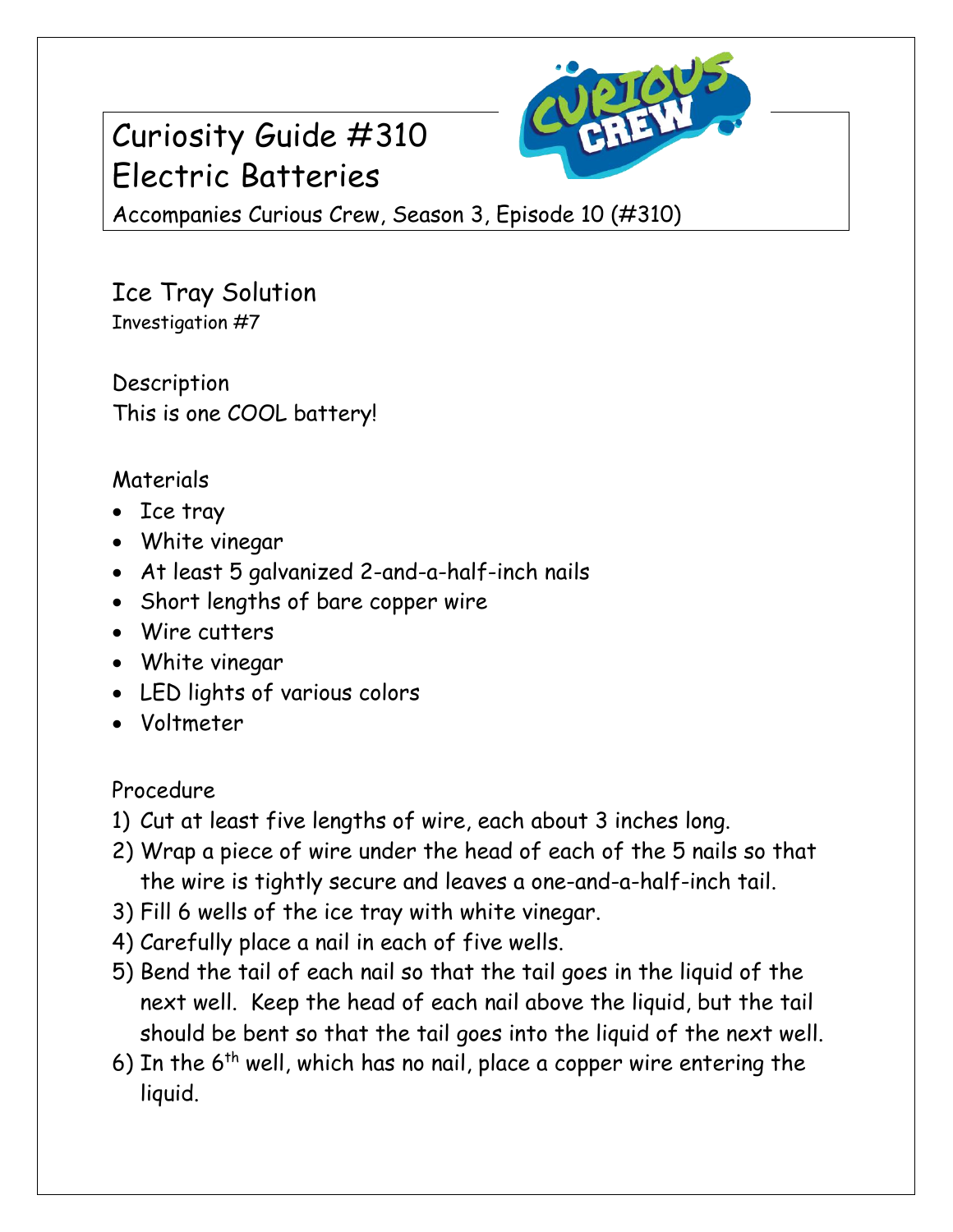- 7) Place one LED lead wire into the well with the copper wire, and the other lead wire in a well with a nail.
- 8) Did the LED light turn on? If not, try turning the bulb around so the lead wires are switched.
- 9) What would happen if you used more of the wells with more nails?
- 10)Try taking volt readings at different points in the tray. What do you notice?

My Results

## Explanation

Placing two different metals into an acidic solution can make wet cell batteries. In this case, the two metals are the zinc coating on the galvanized nails and the copper wire. These are called electrodes, the two points that contact the acid. Acetic acid in the vinegar serves as an electrolyte.

A chemical reaction happens when two different metals are connected by an electrolyte, which provides a path for electrons to move from one metal to the next. A chemical reaction occurs at the point of contact with the electrolyte. The anode loses electrons and the cathode receives them.